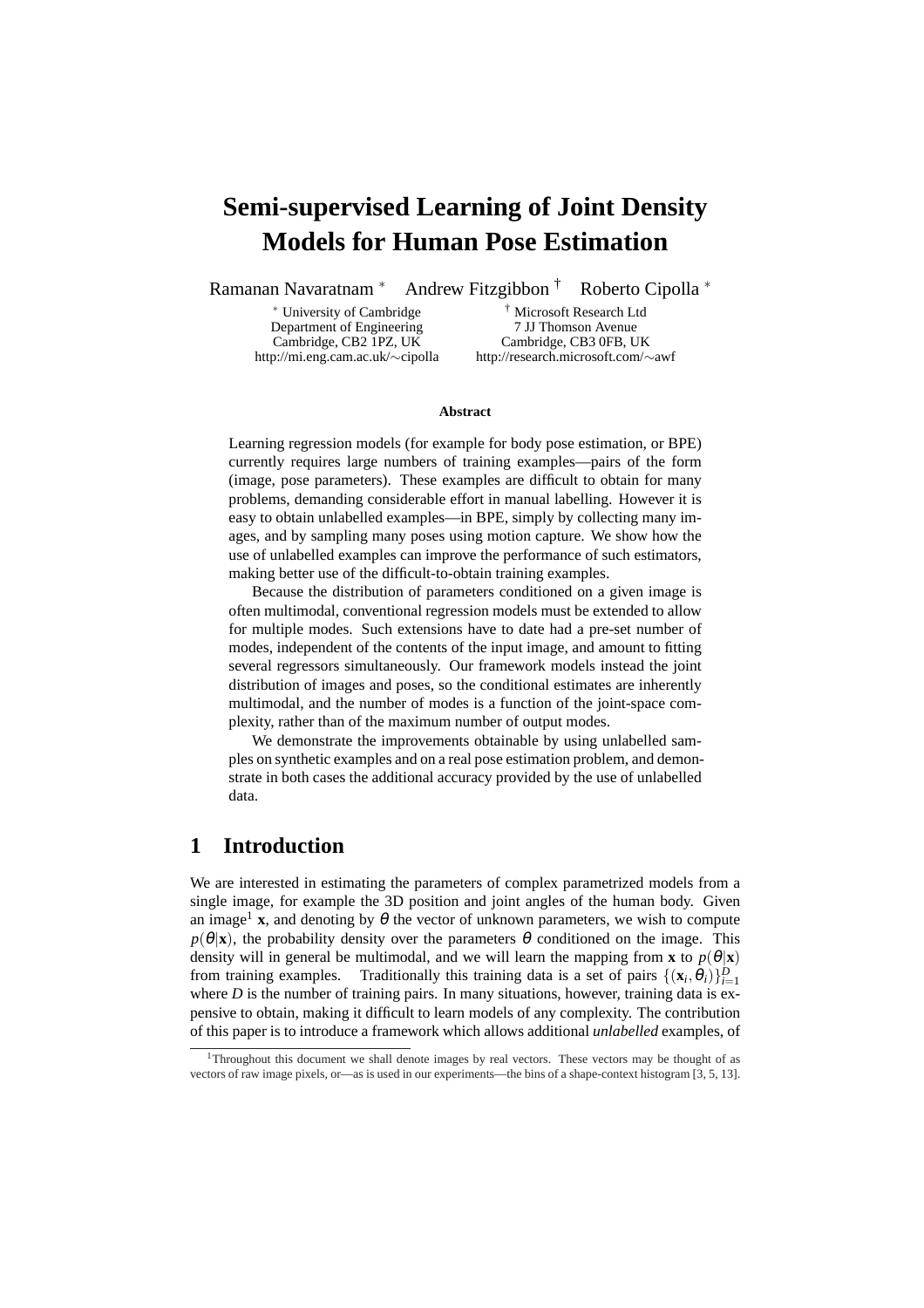

Figure 1: **Generative, discriminative, and joint estimation**. (a) Samples from the generative model  $x = f(\theta) + \varepsilon$  where  $f(\theta) = \theta + 0.3 \sin(2\pi\theta)$  and  $\varepsilon \sim \mathcal{N}(0, 0.05)$ . Given a value of *x*, represented by the horizontal line, the corresponding parameters  $\theta$  must be discovered by search. (b) The inverse relationship is multivalued: for each  $x$  there may be more than a single  $\theta$ . (c) Modelling the joint density  $p(x, \theta)$  allows the conditional  $p(\theta|x=0.45)$  to be obtained representing the multiple modes as shown in (d). In this paper we address the problem of learning the joint density from impoverished training sets.

the form  $\{(*,\theta_j)\}_{j=1}^{D_{\theta}}$  and  $\{(\mathbf{x}_k,*)\}_{k=1}^{D_x}$ , to contribute to the estimate. This extends two strands of recent computer vision and machine learning research: regression-based body pose estimation and semi-supervised regression.

#### **1.1 Regression-based body pose estimation**

Recent approaches to the estimation of model parameters from images divide into two schools: *generative* and *discriminative*. Generative approaches make the assumption that an observed image is drawn from density which is unimodal given the parameters  $\theta$ . For example an image may be generated by the function  $f(\theta)$  and observed with added noise  $\varepsilon$ drawn from an isotropic Gaussian:

$$
\mathbf{x} = \mathbf{f}(\theta) + \varepsilon, \qquad \varepsilon \sim \mathcal{N}\left(\mathbf{0}, \sigma^2 \mathbf{I}\right) \tag{1}
$$

In order to obtain an estimate of  $\theta$  for a given image **x**, generative approaches perform a search in  $\theta$  space, for example using Newton iterations (e.g. extended Kalman filter tracking [8, 9]), or particle filtering [14]. Because of the need for initial estimates of  $\theta$ , generative techniques tend to imply a tracking framework, where the parameters computed from the previous image serve as an initial estimate for that in the current.

Discriminative, or regression-based, techniques<sup>2</sup>, on the other hand, may be considered as trying to learn the distribution over  $\theta$  directly from the image **x**, via a function  $g(x)$ . When dealing with simple models, this amounts to learning the inverse mapping  $\theta = f^{-1}(x)$ , so that model parameters are computed from the input image without recourse to search. Rosales *et al*. [10] and Agarwal and Triggs [2] applied this technique to body pose estimation, while Williams *et al*. [18] applied a similar strategy to face tracking.

In general, however, there will be ambiguities because a given image could have resulted from any of several parameter values. For example, the same human silhouette can

 $2$ This is a slight variation on the use of "discriminative" in classification problems, but is current in the computer vision literature.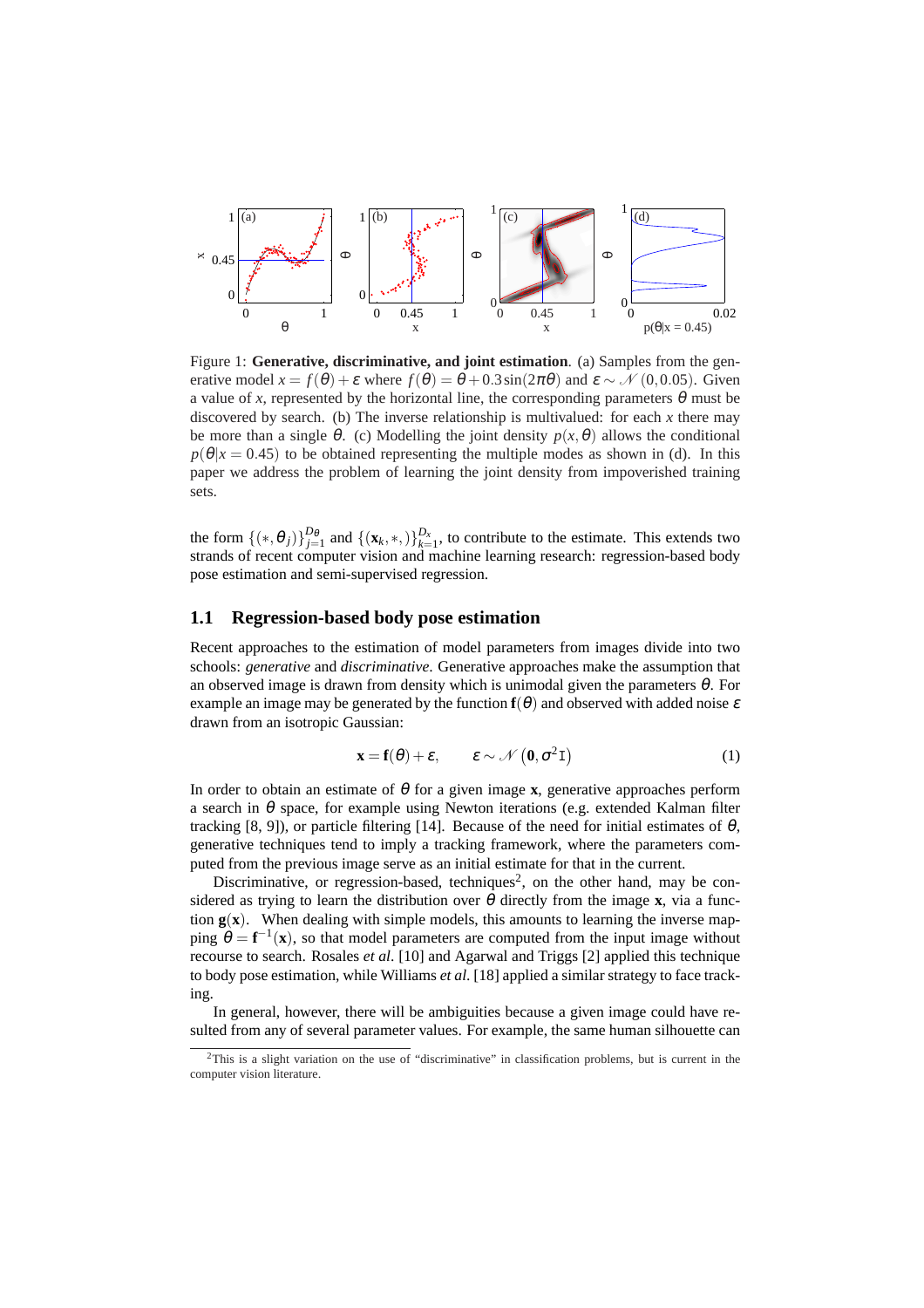

Figure 2: **Pose ambiguities:** This illustrates ambiguities arising from silhouettes. The same human silhouette can be generated from many body positions.

be generated from many body positions (see Fig 2). Thus the mapping must be multivalued, in general returning the parameters  $\phi$  of a distribution in  $\theta$  space, with  $\phi$  a function of the image **x**. For example,  $\phi$  may contain the parameters of a *M*-Gaussian mixture model (GMM), so that

$$
\boldsymbol{\phi}(\mathbf{x}) = [\alpha_{1..M}(\mathbf{x}), \mu_{1..M}(\mathbf{x}), \Sigma_{1..M}(\mathbf{x})]
$$

and the distribution over  $\theta$  is then

$$
p(\theta|\mathbf{x}) = \sum_{m=1}^{M} \alpha_m(\mathbf{x}) \mathcal{N}(\theta; \mu_m(\mathbf{x}), \Sigma_m(\mathbf{x}))
$$

where the dependence of the GMM parameters  $\phi$  on **x** has been made explicit. Thayananthan *et al*. [15] modelled this mapping using a multivariate extension of the relevance vector machine framework [16], where  $\mu_m(\mathbf{x})$  is a radial basis function gated by  $\alpha_m(\mathbf{x})$ and  $\Sigma_m$  is diagonal and independent of **x**. In their case,  $\alpha_m(\mathbf{x})$  is obtained through likelihood evaluation by doing model projections at each  $\mu_m(\mathbf{x})$ .

Sminchisescu *et al*. [13] also propose a discriminative framework where multinomial regressors are used to model the gating functions (<sup>α</sup>*m*(**x**)) whose parameters are obtained from the training set. The problem is that this requires a lot of training data for each value of **x**, or equivalently, that there is little generalization from one silhouette to another. Both of the aforementioned methods however do not utilise the marginal data.

#### **1.2 Joint density modelling**

More recently, Agarwal [3] proposed learning the *joint* density  $p(\mathbf{x}, \theta)$ , in order to allow generalization across input examples. By fitting a GMM to the training pairs, we obtain an expression for the joint density of the form

$$
p(\mathbf{x}, \theta) = \sum_{m=1}^{M} \alpha_m \mathcal{N}\left(\begin{bmatrix} \mathbf{x} \\ \theta \end{bmatrix}; \begin{bmatrix} \mu_m^x \\ \mu_m^{\theta} \end{bmatrix}, \begin{bmatrix} \Sigma_m^{xx} & \Sigma_m^{x\theta} \\ \Sigma_m^{\theta x} & \Sigma_m^{\theta \theta} \end{bmatrix}\right)
$$
(2)

However, in their formulation, the covariance matrices are of a restricted form constructed from the regression error and the input-space distribution. Given an observed image **x**, the density over  $\theta$  is given by the standard GMM conditional [4]:

$$
p(\theta|\mathbf{x}) = \sum_{m=1}^{M} \alpha_m \mathcal{N}\left(\theta; \mu_m^{\theta} + \Sigma_m^{\theta x} (\Sigma_m^{xx})^{-1} (\mathbf{x} - \mu_m^{x}), \ \Sigma_m^{\theta \theta} - \Sigma_m^{\theta x} (\Sigma_m^{xx})^{-1} \Sigma_m^{x \theta}\right)
$$
(3)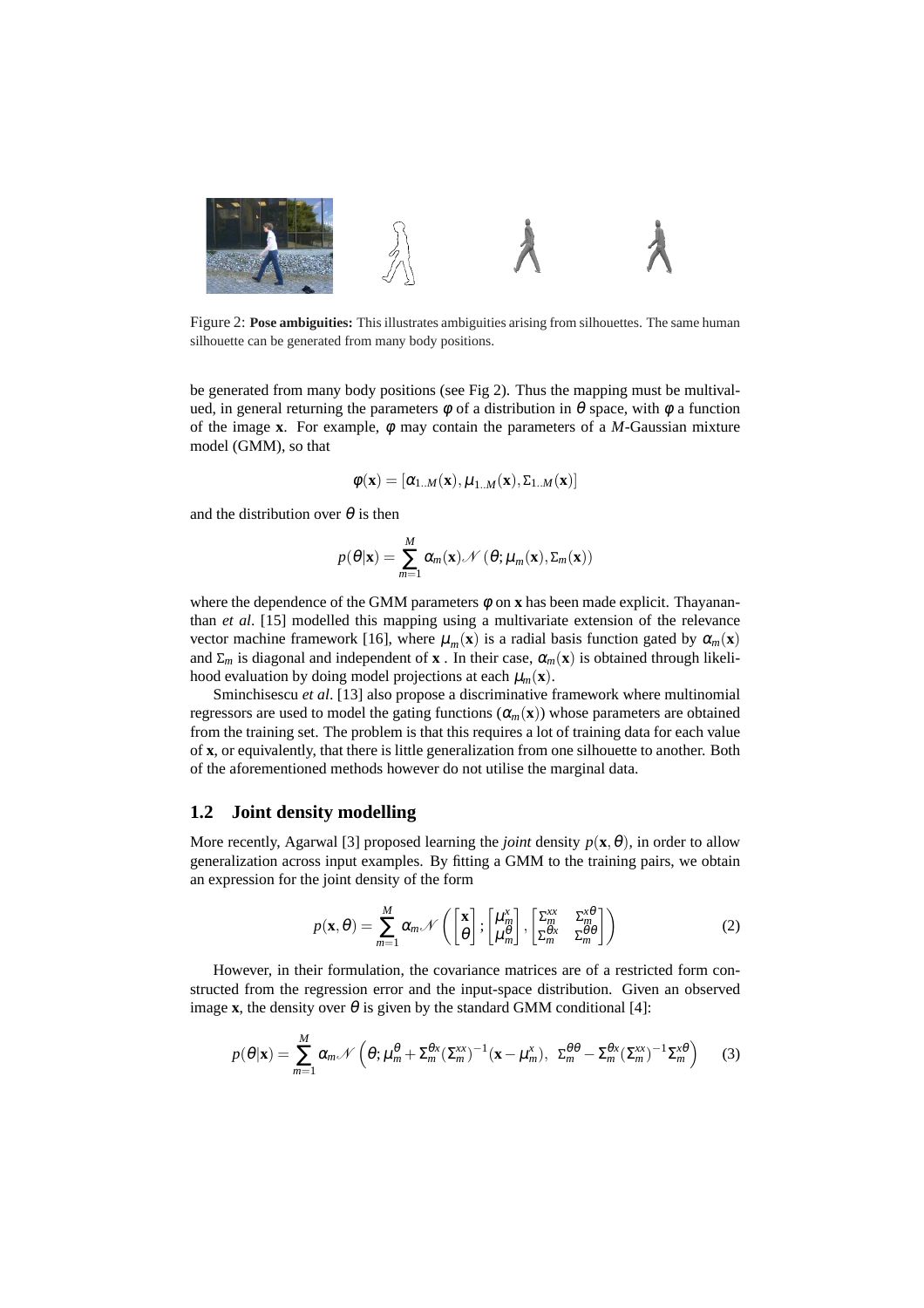

Figure 3: **Learning is improved by the use of unlabelled data.** (a) 35 samples from the joint distribution. Contours (b) and height map (c) of the fitted 5-GMM. The contours are superimposed on the true function (red curve). (d) 35 samples from the joint distribution, augmented with 165 samples from each of the marginals (in blue). (e,f) The fitted GMM incorporating marginal data. Note that even this small amount of marginal data considerably improves the representation of the underlying function.

Figure 1 illustrates this approach on a toy example, showing how the GMM yields a multimodal distribution for  $p(\theta|\mathbf{x})$ . However fitting the joint-space density still requires a large amount of labelled data. In the next sections we will show how this requirement can be reduced by the use of unlabelled samples.

#### **1.3 Semi-supervised learning**

Semi-supervised learning began as a means of improving classifier systems. A classifier is conventionally trained by supplying (image, label) pairs, denoted  $\{(\mathbf{x}_i, \theta_i)\}_{i=1}^D$  in our notation, where the labels  $\theta$  come from a small discrete set. The task of classification is to learn a function *f* such that  $f(\mathbf{x}_i) = \theta_i$  for as many of the training examples as possible. Semi-supervised classification adds additional examples of the form  $\{(\mathbf{x}_i,*)\}_{j=1}^{D_x}$ , without any labels. The additional examples help generalization because they describe the space in which the **x**'s lie, allowing labels to propagate from labelled areas of the space to unlabelled areas via the prior density  $p(\mathbf{x})$ . Without the additional examples, classifers must make strong assumptions on the form of  $p(x)$ , for example approximating it by a Euclidean-metric Parzen window estimate. Semi-supervised learning has been shown to provide improvements in applications such as object recognition [17], digit classification [20] as well as on the UCI classification database [12]. Semi-supervised regression [19] extends the application domain to the case where  $\theta$  may be a real function, but does not deal with multivalued outputs (indeed it does not return a distribution over  $\theta$ ), and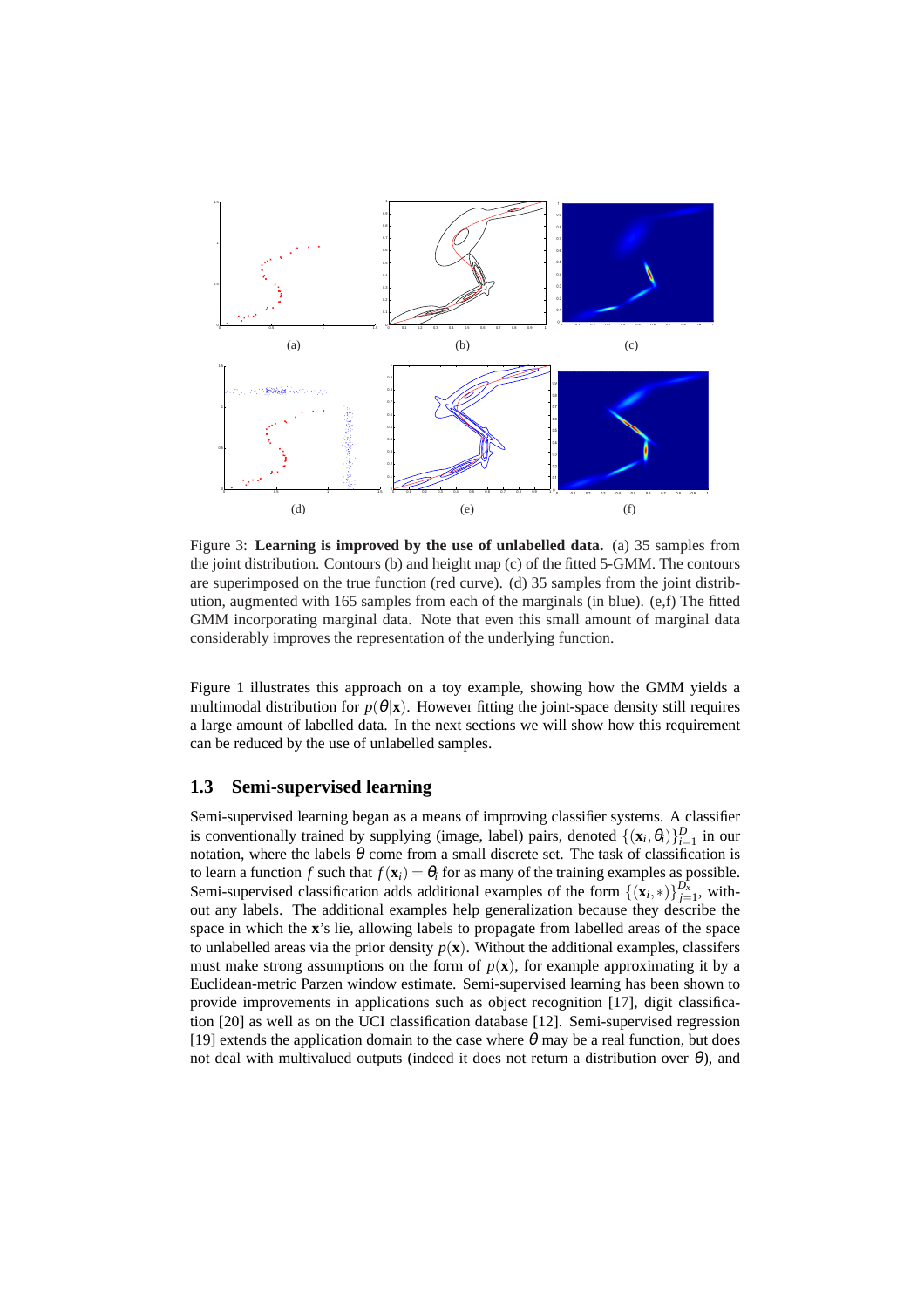does not make use of the output-space distribution  $p(\theta)$ , as we do in this paper. Roth *et al*. [11] proposed a method to learnt the joint-space distribution from marginal data for constructing better likelihood models from image feature measurements. However, they used marginal samples only and did not use any joint-space data.

# **2 Semi-supervised joint density modelling**

In this paper we show how re-casting the joint density modelling approach as a missing data problem allows the use of unlabelled data. At the same time we extend semisupervised regression to return a distribution over the output space.

We are given three types of training data: associated (image, pose) pairs  $\{(\mathbf{x}_i, \theta_i)\}_{i=1}^D$ ; images without poses  $\{(\mathbf{x}_k, *) \}_{k=1}^{D_x}$ ; and poses without images  $\{(*, \theta_j) \}_{j=1}^{D_{\theta}}$ . Our task is to learn the parameters  $\phi$  of a Gaussian mixture model which maximizes the likelihood of the training data. We proceed by writing the complete data log likelihood including the unknown variables  $z_{im}$  that indicate *i*<sup>th</sup> data point is generated by  $m<sup>th</sup>$  mixture component. The likelihood is optimized using the method of Ghahramani and Jordan [7], and is described below for completeness.

Let  $\mathbf{u}_i$  denote the data pair  $(\mathbf{x}_i, \theta_i)$ . Let the superscripts  $*$  and  $o$  indicate subvectors and submatrices of the parameters  $\phi$  matching the missing and observed components of the data respectively.

$$
\ln(P(\phi|\mathbf{u}, \mathbf{z})) = \sum_{i=1}^{D+D_x+D_\theta} \sum_{m=1}^M \mathbf{z}_{im} \Big[ \frac{d}{2} \ln 2\pi + \frac{1}{2} \ln |\Sigma_m| - \frac{1}{2} (\mathbf{u}_i^o - \mu_m^o)^T (\Sigma_m^{oo})^{-1} (\mathbf{u}_i^o - \mu_m^o)
$$

$$
-(\mathbf{u}_i^o - \mu_m^o)^T (\Sigma_m^{oo})^{-1} (\mathbf{u}_i^* - \mu_m^*) - \frac{1}{2} (\mathbf{u}_i^* - \mu_m^*)^T (\Sigma_m^{**})^{-1} (\mathbf{u}_i^* - \mu_m^*) \Big] \tag{4}
$$

As in the standard EM algorithm [6] used to learn the parameters of a GMM, consider the expectation of the equation 4. One would require the unknown terms  $z_{im}$ ,  $z_{im}$ **u**<sup>\*</sup> and  $\mathbf{z}_{im} \mathbf{u}^* \mathbf{u}^*$  to obtain the sufficient statistics for the parameters  $\phi$ . These can be defined as follows.

$$
E[\mathbf{z}_{im}|\mathbf{u}_i^o, \phi_{m|t-1}] = \frac{\mathcal{N}\left(\mathbf{u}_i^o : \phi_{m|t-1}^o\right)}{\sum_{m=1}^M \mathcal{N}\left(\mathbf{u}_i^o; \phi_{m|t-1}^o\right)}
$$
(5)

$$
E[\mathbf{u}_i^*|m, \mathbf{u}_i^o, \phi_{m|t-1}] = \mu_{m|t-1}^* + \Sigma_{m|t-1}^{*o} (\Sigma_{m|t-1}^{oo})^{-1} (\mathbf{u}_i^o - \mu_{m|t-1}^o)
$$
(6)  
=  $\mathbf{u}_{i|t}^*$  (7)

$$
(7)
$$

$$
E[\mathbf{u}_i^* \mathbf{u}_i^{*T} | m, \mathbf{u}_i^o, \phi_{m|t-1}] = \sum_{m|t-1}^{**} -\sum_{m|t-1}^{*o} (\sum_{m|t-1}^{oo} )^{-1} \sum_{m|t-1}^{*o} + \mathbf{u}_{i|t}^* \mathbf{u}_{i|t}^{*T}
$$
(8)

These are substituted appropriately in the standard EM update equations for learning the parameters  $\phi$  of a GMM. In the equation 8, the terms  $\sum_{m|t-1}^{**} - \sum_{m|t-1}^{*\infty} (\sum_{m|t-1}^{oo} -1)^{-1} \sum_{m|t-1}^{*\infty}$ quantify the uncertainty associated with the estimated missing values. This is a key difference from a naive update that uses only  $\mathbf{u}_{i|t}^* \mathbf{u}_{i|t}^{*T}$  for the covariance update.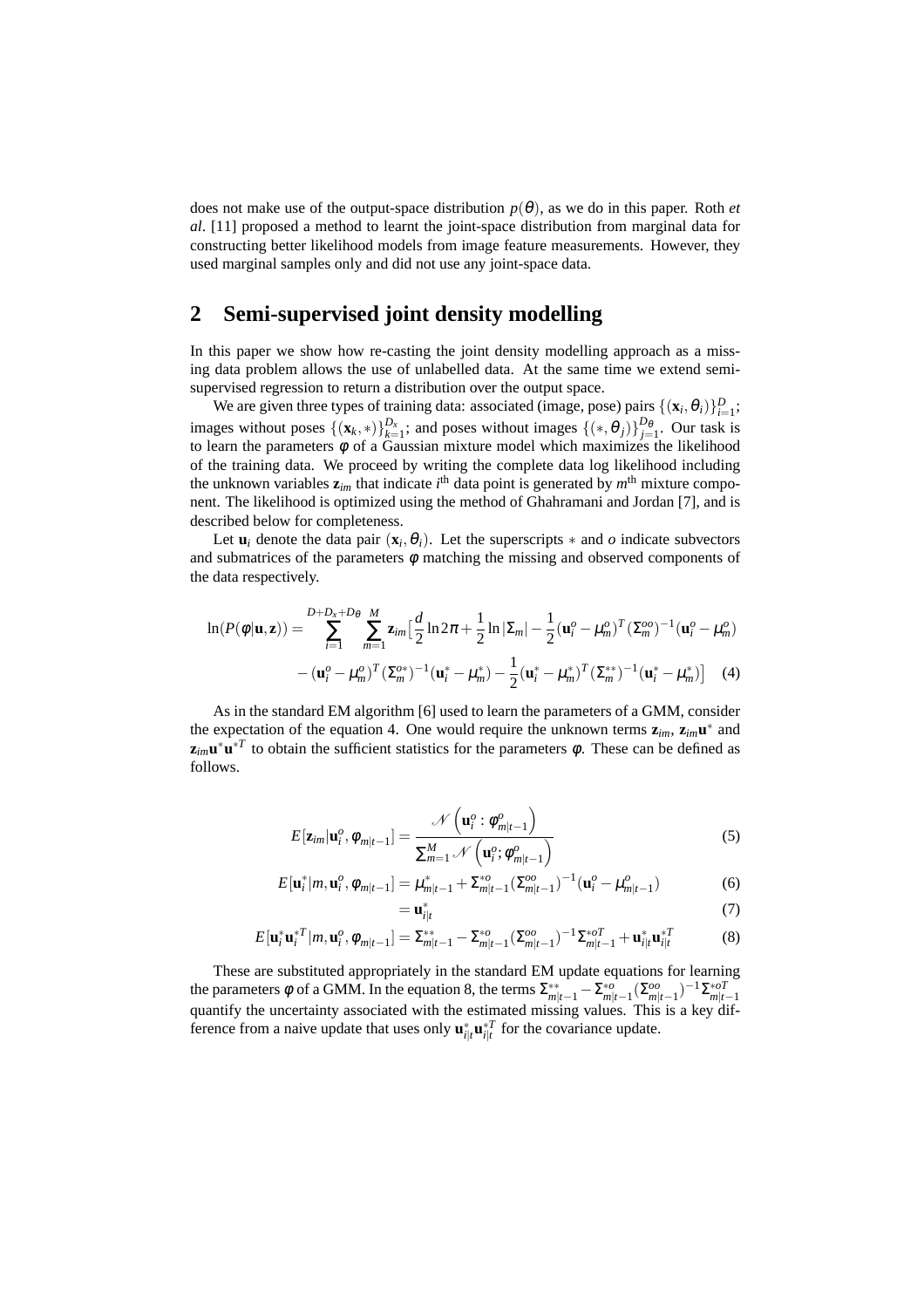

Figure 4: **Contribution of unlabelled data.**This illustrates how marginal data are used to enhance the estimate of a 2D Gaussian using only 5 joint-space data and 100 marginal sample in each dimension. Figure 4(a) shows the true Gaussian from which the data is drawn. It also shows the joint-space and marginal data. Figure 4(b) superimposes the Gaussian learnt using just the 5 joint-space points by explicitly computing the mean and covariance (black contours) on the true distribution (red contours). Figure 4(c) shows the Gaussian computed using the marginal as well as the joint-space data (blue contours) along with the true distribution (red contours).

#### **2.1 Why and how can unlabelled data help?**

The reader may wonder why the above algorithm yields a better fit to the underlying distribution than simply using the labelled pairs. The results we show later, and the examples in figure 3 confirm that there is indeed a practical advantage, but it is instructive to consider on an intuitive level what the marginal samples can contribute to the estimation of the joint density. First, consider the estimation of a 2D Gaussian distribution using "labelled" points  $(x_i, y_i)$ . We must determine five parameters: the mean  $(\mu_x, \mu_y)$  and the upper triangle of the covariance matrix  $(\sigma_{xx}, \sigma_{xy}, \sigma_{yy})$  [Fig. 4(b)]. Now assume we also have "unlabelled" points  $x_j$  and  $y_k$ , and for convenience, assume we have so many unlabelled points that we in fact know the marginal distributions  $p(x)$  and  $p(y)$  perfectly [Fig. 4(c)]. For a Gaussian, this already exactly constrains the mean, and two degrees of freedom in the covariance matrix. Thus the number of parameters we need to estimate is reduced from five to one. Intuitively, we now require five times fewer labelled examples to have the same quality of estimate. Of course we do not have perfect knowledge of the marginals when we have a finite number of unlabelled examples, but the data contribute in the same way to estimation of the joint density.

# **3 Results**

We performed a number of experiments to test the method. First was a simple quantitative test on the toy data of Figure 1. Firstly a large number (500) of joints-space samples were created and a 6 mixture GMM was learnt using these to represent the "ground-truth" distribution.

Then 6-mixture GMMs were trained using varying number of joint-space and marginal samples. The fit to the ground-truth distribution was measured as the total negative log likelihood of 500 test data points. We expect that for small numbers of joint-space samples, this fit will be poor. The question then is to what extent adding marginal samples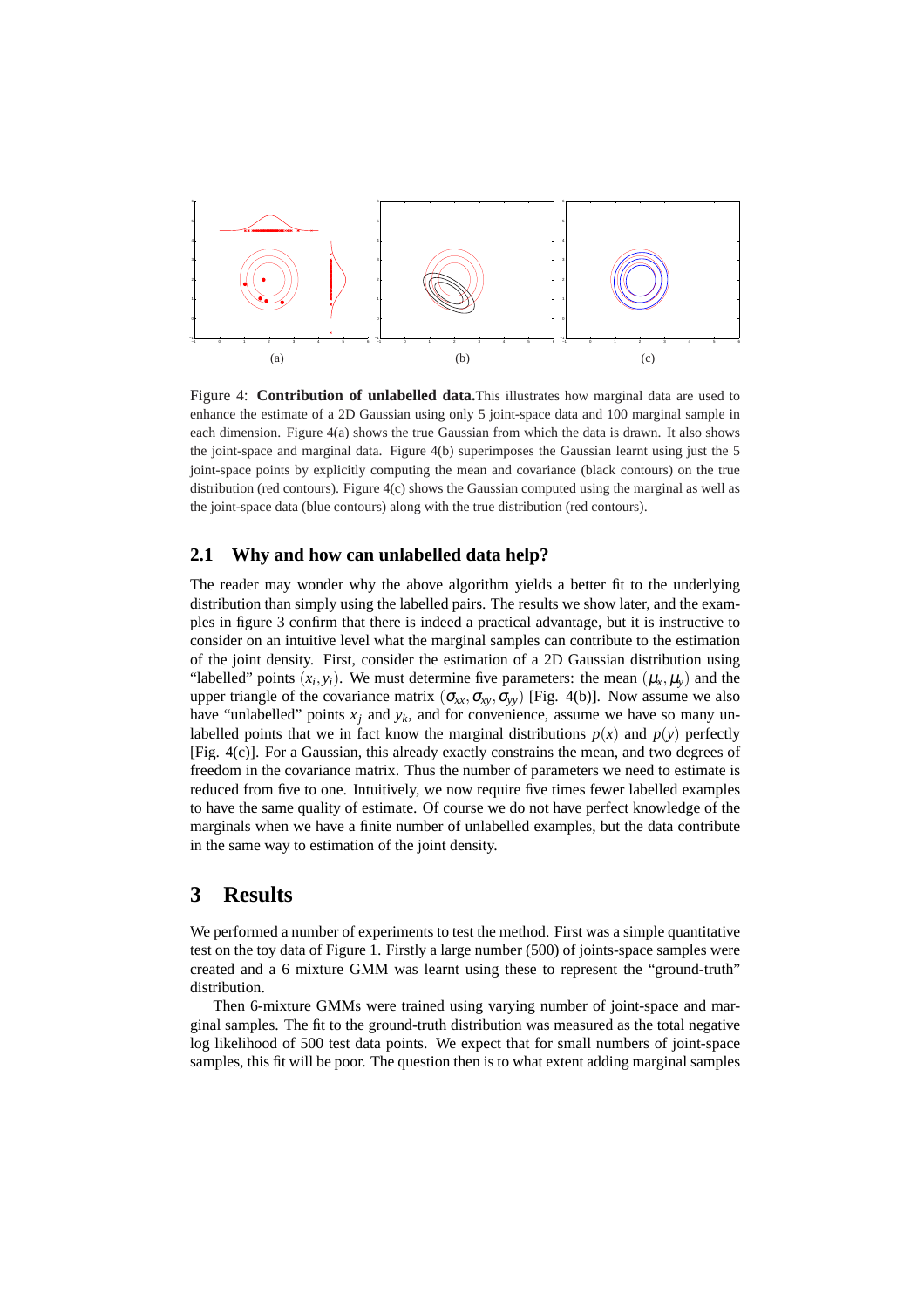

Figure 5: **Contribution from marginal data.**This illustrates how much the marginal data are contributing towards obtaining a better estimate of the underlying distribution. For example, 20 joint samples plus 300 marginals gives as good a fit as using 60 joint samples only. The multi-modal function  $\mathbf{x} = \theta + 0.3 \sin(\theta) + \mathcal{N}(0, 0.05)$ , was used to create the data.

will improve the estimate. Figure 5 shows the results for various numbers of samples. For example, for 20 samples in the joint space, the initial fit is very poor, but adding 300 marginal samples brings it close to the ground truth value. Reading the graph another way, 20 joint samples plus 300 marginals gives as good a fit as using 60 joint samples only. Given that marginal samples are essentially free to obtain, this is a cost reduction of a factor of 3 in obtaining training data.

We performed experiments on a body pose estimation problem demonstrating the applicability of the method in a practical example. The input image descriptor **x** is constructed from shape contexts of silhouette points. To work in a common coordinate system, these features are clustered into 40 groups (in our experiments) and each feature point is projected onto the common basis by weighted voting into the cluster centres [13, 3]. All these feature vectors for a silhouette are added to create a feature histogram to represent the image descriptor (**x**) for that silhouette. The output vector  $\theta$  is the first 6 (in our experiments) principal components of the 56-dimensional joint angle space. Though we focused on walking motion in our experiments, no action specific constraints were used.

GMMs were trained with varying number of mixture components as well as jointspace samples and marginal samples. For comparison, additional GMMs were learnt using the joint samples alone to highlight the improvement gained by exploiting the marginal data. All samples were obtained using real motion captured data [1] and a custom built graphical package that renders images from these motion data in order to allow reference against the ground truth. We tested the GMMs on 1000 synthetic images created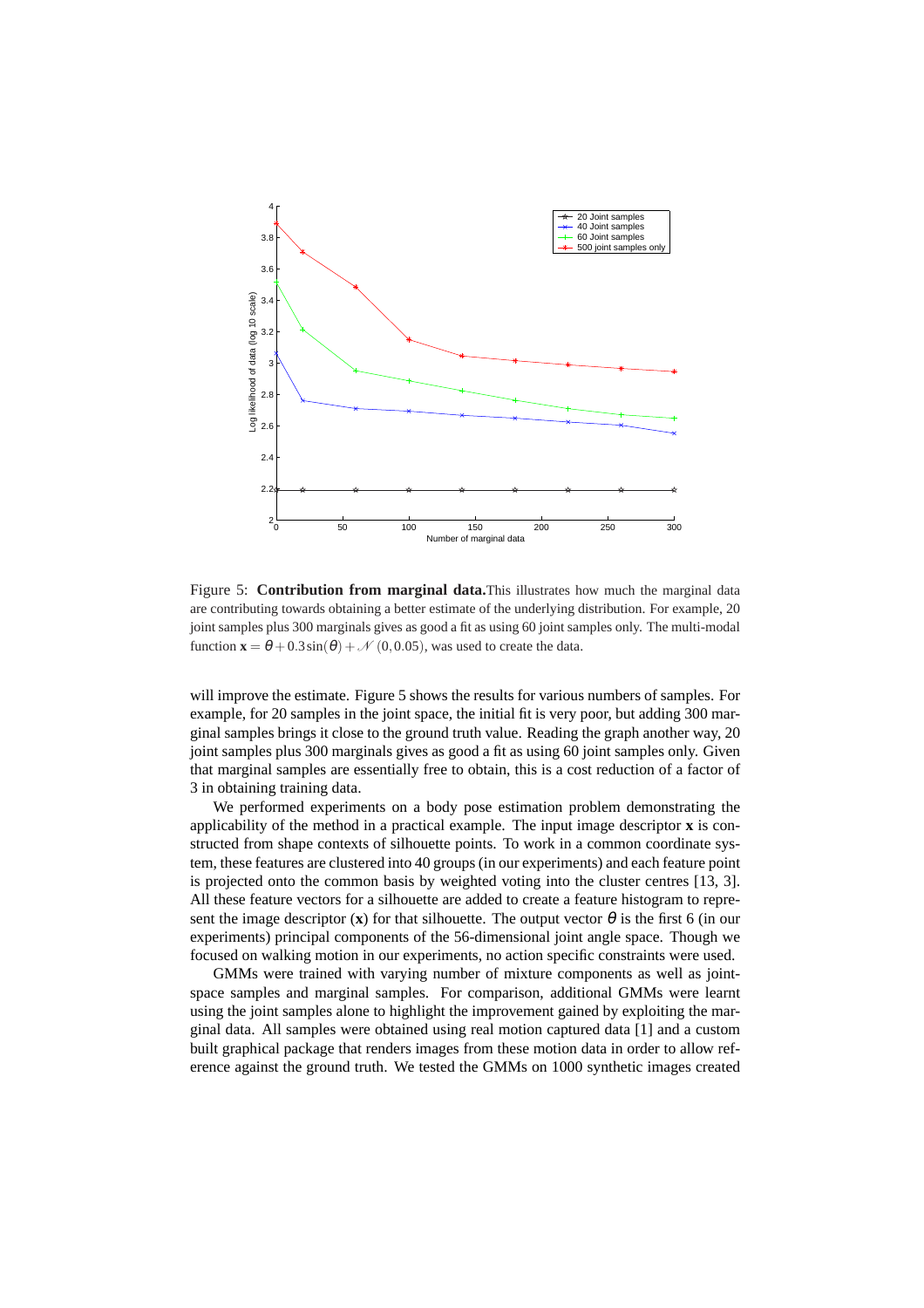by the graphical package and 60 hand-labelled real images. The optimum number of mixture components were identified through cross-validation. Results of these experiments are provided in Table 1. Comparing the RMS errors either in column 3 or in column 4, the results indicate that marginal data indeed contribute towards learning a better joint-space distribution.

| Joint-space data |         | Marginal data   RMS on artificial images | RMS on real images |
|------------------|---------|------------------------------------------|--------------------|
| 2 0 0 0          |         | 6.2                                      |                    |
| 2 0 0 0          | 8 0 0 0 | 5.9                                      | 10.6               |
| 1 000            | 9000    | 6.2                                      | 11.9               |
| 10 000           | -       | 5.6                                      | 10.0               |

Table 1: **Quantitative experiments:**

*Results of the quantitative experiments are tabulated above. In these experiments, 1000 artificial images (created using a graphical package) and 60 hand-labelled images were used to compute the average RMS error in the estimated pose. Comparing the RMS errors either in column 3 or in column 4, the results indicate that marginal data indeed contribute towards learning a better joint-space distribution.*

Some estimated poses along with their likelihood and RMS error in the predicted joint angle for a few of the real images were shown in figure 6. The prediction with the best likelihood did not always produce the estimate with the least RMS error. However, the important point to note is that all the predictions were possible hypothesis for the input silhouette.

### **4 Discussion**

Regression models for pose estimation based on variants of the mixture of experts paradigm [3, 12, 14] have exploited labelled training examples only. In this paper, we show that using cheaply available marginal, or unlabelled, data along with the labelled samples enhances regression models. The additional improvement obtained by a GMM based regressor has been demonstrated clearly in synthetic examples and a real world body pose estimation problem. We emphasize in this paper that not only the joint-space distribution, but also the marginal distributions can be harnessed to improve regression models by exploiting unlabelled data. Moreover, the number of multiple hypotheses predicted by regressors based on mixture of experts models is less than or equal to the number of mixtures. However, regressors based on joint-space distribution are not constrained as such. The point to note is that the choice of the number of mixture components has little effect on the number of hypothesis predicted for an 'ambiguous' input, i.e. the choice of *M* is not the same as choice of arity.

As future work, we intend to investigate an interactive learning strategy based on the fact that a small number of joint-space examples and a large amount of marginal data are enough to capture the joint-space distribution reasonably well for regression. The initial joint-space is obtained from marginals only. Afterwards, the user adds informative/ intelligent joint-space samples to guide the regressors to achieve better accuracy. Hence the required accuracy can be achieved with the minimum number of joint-space samples, thus reducing the time consuming task of labelling.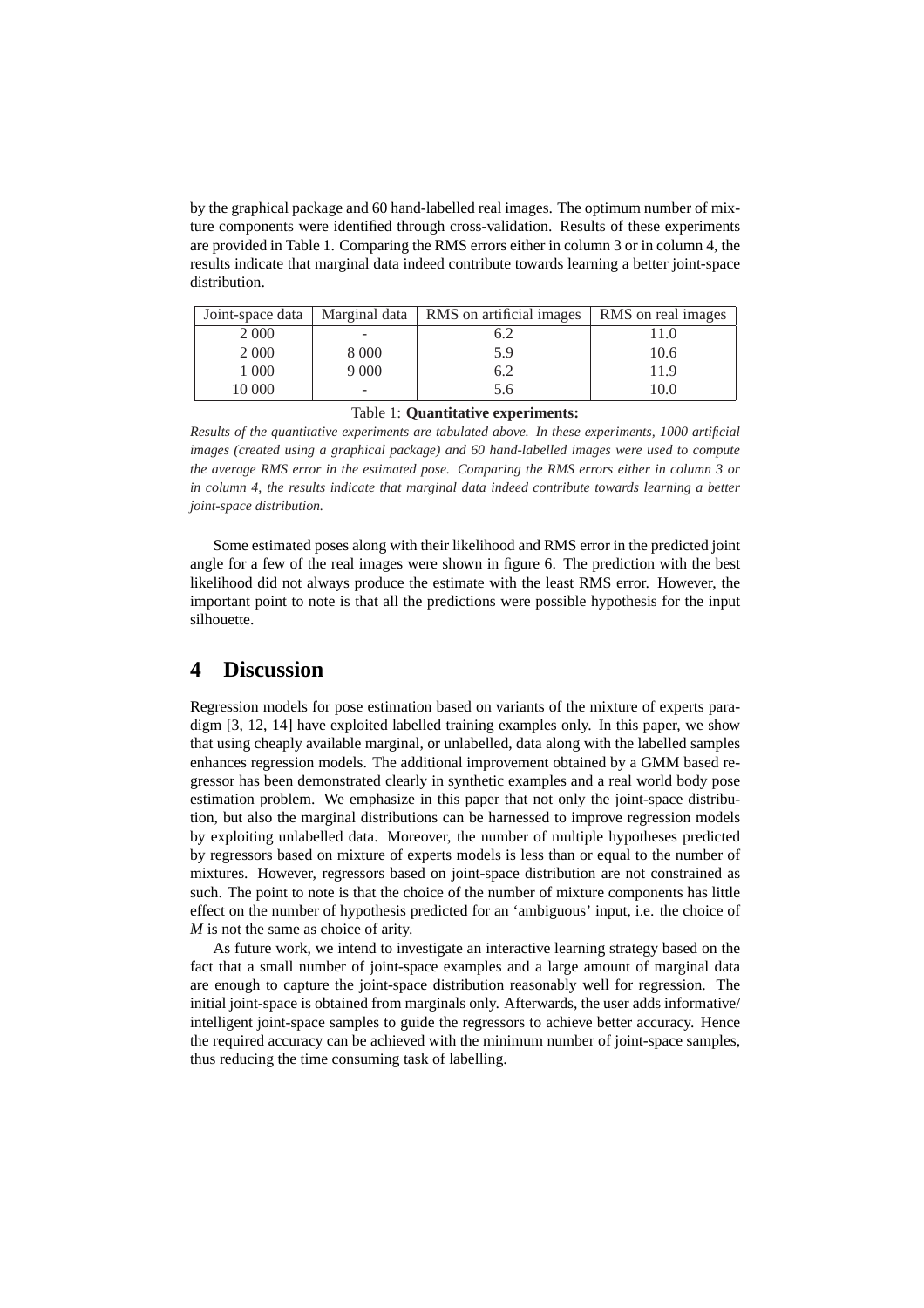## **Acknowledgments**

This work was supported by the Gates Cambridge Trust, the ORS Programme, and Toshiba Research. The authors wish to thank Oliver Williams and Arasanathan Thayananthan for numerous discussions, and the anonymous reviewers for their helpful comments.

#### **References**

- [1] http://mocap.cs.cmu.edu/.
- [2] A. Agarwal and B. Triggs. 3d human pose from silhouettes by relevant vector regression. In *CVPR*, 2004.
- [3] A. Agarwal and B. Triggs. Monocular human motion capture with a mixture of regressors. In *IEEE Workshop on Vision for HCI at CVPR*, 2005.
- [4] T. W. Anderson. *An Introduction to Multivariate Statistical Analysis*. John Wiley & Sons, Inc., New York, 3<sup>rd</sup> edition, 2003.
- [5] S. Belongie, J. Malik, and J. Puzicha. Matching shapes. In *ICCV*, volume I, pages 454–461, 2001.
- [6] A.P. Dempster, N. Laird, , and D.B. Rubin. Maximum likelihood from incomplete data via the em algorithm. In *J. of the Royal Statistical Society, Series B*, volume 34, pages 1–38, 1977.
- [7] Zoubin Ghahramani and Michael I. Jordan. Supervised learning from incomplete data via an EM approach. In *Proc. NIPS*, volume 6, pages 120–127, 1994.
- [8] N. Jojic, M. Turk, and T.S. Huang. Tracking self-occluding articulated objects in dense disparity maps. In *ICCV*, pages 123–130, 1999.
- [9] K. Rohr. Towards model-based recognition of human movements in image sequences. *CVGIP: Image Understanding*, 59(1):94–115, June 1994.
- [10] R. Rosales and S. Sclaroff. Inferring body pose without tracking body parts. In *CVPR*, pages II: 721–727, 2000.
- [11] S. Roth, L. Sigal, and M.J. Black. Gibbs likelihoods for bayesian tracking. *CVPR*, 1:886–893, 2004.
- [12] N. Shental, T. Hertz, A. Bar-Hillel, and D. Daphna Weinshall. Computing gaussian mixture models with em using side-information. 2003.
- [13] C. Sminchisescu, A. Kanaujia, Z. Li, and D. Metaxas. Discriminative density propagation for 3d human motion estimation. 2005.
- [14] J. Sullivan and J. Rittscher. Guiding random particles by deterministic search. In *ICCV*, volume I, pages 323–330, 2001.
- [15] A. Thayananthan, R. Navaratnam, B. Stenger, P. H. S. Torr, and R. Cipolla. Multivariate relevance vector machines for tracking. In *ECCV*, 2006.
- [16] Michael E. Tipping. Sparse bayesian learning and the relevance vector machine. *J. Mach. Learn. Res.*, 1:211–244, 2001.
- [17] J. J. Verbeek and N. Vlassis. Semi-supervised learning with gaussian fields technical report. Technical Report IAS-UVA-05-01, University of Amsterdam, The Netherlands, 2005.
- [18] O. Williams, A. Blake, and R. Cipolla. A sparse probabilistic learning algorithm for real-time tracking. In *ICCV*, pages 353–360, 2003.
- [19] Z. Zhou and M. Li. Semi-supervised regression with co-training. In *IJCAI*, 2005.
- [20] X. Zhu and Z. Ghahramani. Learning from labeled and unlabeled data with label propagation. Tech. report in preparation, Carnegie Mellon University, 2002.